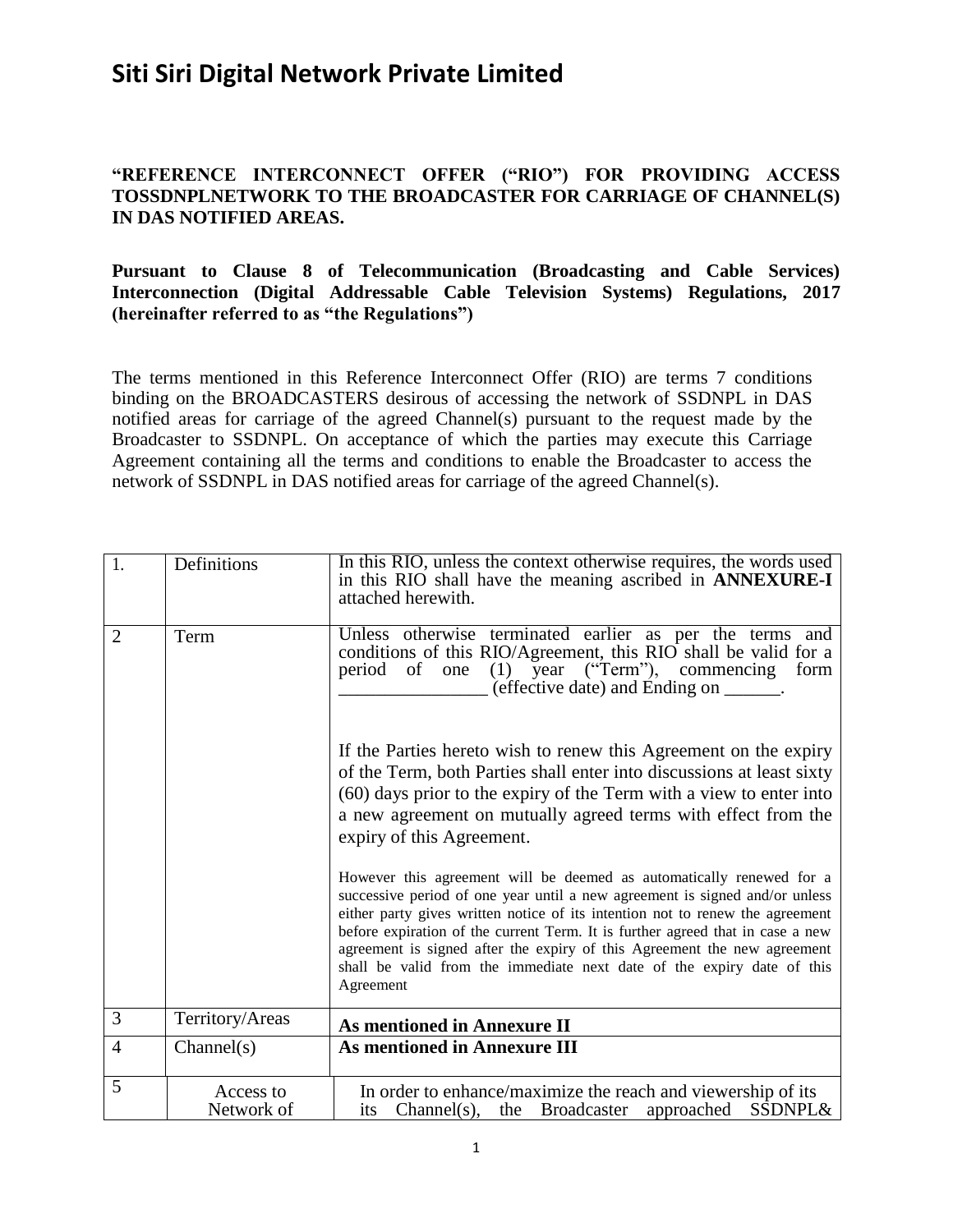|   | <b>SSDNPL</b>              | requested for accessing network within the Territory for<br>carriage of Channel(s) of the Broadcasterduring the Term.<br>Pursuant to the said request, SSDNPL hereby agrees toprovide<br>access to its network and carry the Channels(s) within the<br>Territory from Effective Date during the Term for a<br>consideration specified in Clause _____ herein below.                                                                                                                                                                                                                                                                                                                                                                                                                                                                                                                                                                                                                |
|---|----------------------------|------------------------------------------------------------------------------------------------------------------------------------------------------------------------------------------------------------------------------------------------------------------------------------------------------------------------------------------------------------------------------------------------------------------------------------------------------------------------------------------------------------------------------------------------------------------------------------------------------------------------------------------------------------------------------------------------------------------------------------------------------------------------------------------------------------------------------------------------------------------------------------------------------------------------------------------------------------------------------------|
| 6 | Rights of<br><b>SSDNPL</b> | The Broadcaster hereby grants to SSDNPL, the non-<br>exclusive<br>rights during the Term of this Agreement:                                                                                                                                                                                                                                                                                                                                                                                                                                                                                                                                                                                                                                                                                                                                                                                                                                                                        |
|   |                            | (a) To receive signals of its Channel(s)                                                                                                                                                                                                                                                                                                                                                                                                                                                                                                                                                                                                                                                                                                                                                                                                                                                                                                                                           |
|   |                            | (b) To decrypt (if the same is in encrypted form), encrypt<br>(without interfering in its content)                                                                                                                                                                                                                                                                                                                                                                                                                                                                                                                                                                                                                                                                                                                                                                                                                                                                                 |
|   |                            | (c) To carry the Channel(s) either directly and/or through its<br>authorized cable operators on its Cable TV network within<br>the Territory for reception by the Subscribers through<br>SPE, which may or may not have storage capacity.                                                                                                                                                                                                                                                                                                                                                                                                                                                                                                                                                                                                                                                                                                                                          |
|   |                            | (d) To sell/market the channel(s) on <i>ala-carte</i> basis and/or as<br>part of any one or more of the packages of channels as per<br>the terms of the Regulations.                                                                                                                                                                                                                                                                                                                                                                                                                                                                                                                                                                                                                                                                                                                                                                                                               |
|   |                            | (e) Subject to Regulation and MRP as declared by the<br>Broadcaster, to charge such price form the Subscribers<br>[for subscribing the channels/package], as may be decided<br>by SSDNPLand offer discount on MRP at is sole<br>discretion from time to time. It is explicitly made clear and<br>understood by the Broadcaster that Broadcaster does not<br>have any right to receive any share of subscription charges<br>received by SSDNPL from the Subscribers subscribing the<br>Channel(s) or package comprised of Channel(s), unless<br>otherwise stated in the Regulation. It is also made<br>explicitly clear and acknowledged by the Broadcaster that<br>SSDNPL has no obligation or liability to pay any<br>subscription charges to the Broadcaster under this<br>agreement/RIO, whether such Channel(s) is a free to air<br>channels or a Pay channel and/or a bouquet thereof, unless<br>a separate subscription agreement is signed for subscribing<br>the channels. |
|   |                            | To carry the Channel(s) as per the genre of the channel(s)<br>(f)<br>as specified by the Broadcaster in accordance with extant<br>regulation. SSDNPL shall have the sole right to assign<br>the LCN and also change the same as per the terms of<br>this<br>Agreement/RIO and in compliance<br>of<br>the<br>Regulation.                                                                                                                                                                                                                                                                                                                                                                                                                                                                                                                                                                                                                                                            |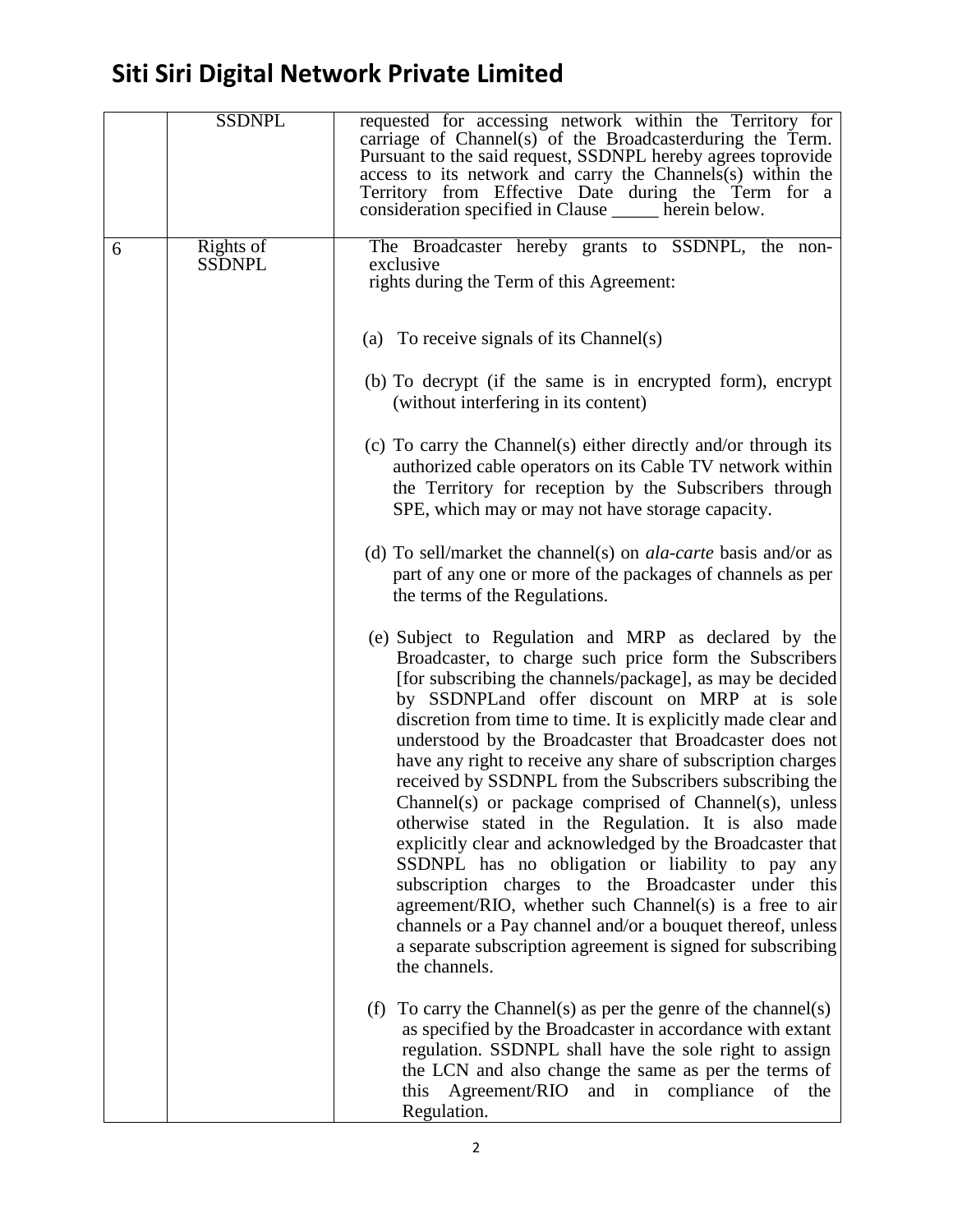|   |                                         | (g) SSDNPL shall always have full flexibility in terms of<br>Channels<br>in<br>packaging<br>the<br>of<br>any<br>its<br>consumerofferings/packages/tiers/a-la carte including<br>putting the Channels in one or more tiers / packages /<br>consumer offerings.<br>(h) SSDNPL shall have the right to suspend the services pertaining<br>to carriage of the Channel(s) on its network immediately, if the<br>BROADCASTER is in breach of the provisions of the applicable<br>laws, rules and regulations and/or the terms and conditions of this<br>Agreement/RIO till such time the breach is cured.                                                                                                                               |
|---|-----------------------------------------|-----------------------------------------------------------------------------------------------------------------------------------------------------------------------------------------------------------------------------------------------------------------------------------------------------------------------------------------------------------------------------------------------------------------------------------------------------------------------------------------------------------------------------------------------------------------------------------------------------------------------------------------------------------------------------------------------------------------------------------|
| 7 | Obligation of the<br><b>Broadcaster</b> | (a) The Broadcaster is responsible for the content and all the<br>obligations, fee and payment for the content of the<br>Channel(s), even if the Broadcaster is not the creator of<br>the material comprised in such content.                                                                                                                                                                                                                                                                                                                                                                                                                                                                                                     |
|   |                                         | (b) The Broadcaster is responsible for all necessary consents,<br>approval, permission, registration, authorisation from the<br>relevant authorities, persons, entities, etc. and must<br>observe & comply with all the applicable laws for the<br>time being in force in India as may be applicable for the<br>activities being carried on by the Broadcaster.                                                                                                                                                                                                                                                                                                                                                                   |
|   |                                         | (c) The Broadcaster shall ensure that the service signals<br>delivered are of quality as stipulated in relevant TRAI<br>regulations/applicable standard and are comparable to<br>other television signals being received and retransmitted<br>by SSDNPL. In event of Broadcaster failing to arrange<br>for signals of the stipulated quality/standard, SSDNPL<br>shall be absolved of its obligation to retransmit<br>Broadcaster signals. Broadcaster shall not have any right<br>of messaging through their IRD/Decoders or any other<br>system which blocks the view of the Channel(s)<br>programme to the subscribers. This will be governed by<br>the Quality of the Service Regulation issued by TRAI<br>from time to time. |
|   |                                         | (d) It shall be incumbent upon the Broadcaster to specify the<br>'genre' of the respective Channel(s). In case of any<br>change in the genre of the Channel(s) or in the market<br>positioning of the Channel(s), the Broadcaster shall<br>provide 90 days prior notice to SSDNPL.                                                                                                                                                                                                                                                                                                                                                                                                                                                |
|   |                                         | (e) In case the Broadcaster decides to<br>discontinue the<br>Channel(s) from the Territory, it shall give atleast two<br>months prior notice of the same to SSDNPL or two<br>months carriage fee as lastly paid by the Broadcaster to<br>SSDNPL.                                                                                                                                                                                                                                                                                                                                                                                                                                                                                  |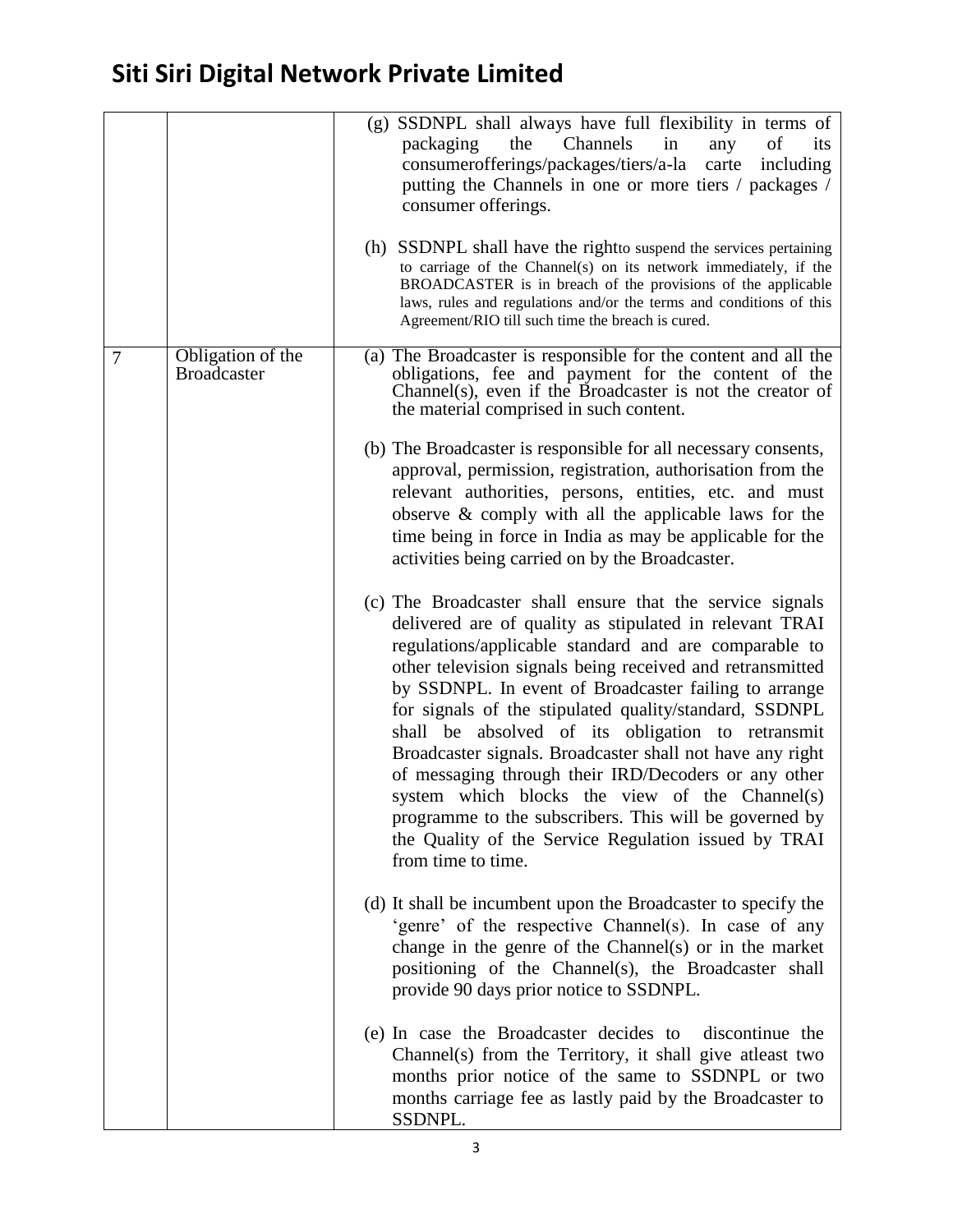|   |                     | (f) BROADCASTER would provide IRD/professional IRDs<br>and other requisite equipments to SITI CABLE for<br>receiving and decrypting the Channel(s).                                                                                                                                                                                                                                                                                                                                                                                                                                                                                                                                                                                          |
|---|---------------------|----------------------------------------------------------------------------------------------------------------------------------------------------------------------------------------------------------------------------------------------------------------------------------------------------------------------------------------------------------------------------------------------------------------------------------------------------------------------------------------------------------------------------------------------------------------------------------------------------------------------------------------------------------------------------------------------------------------------------------------------|
|   |                     | (g) BROADCASTER shall provide its programming schedule<br>at least 15 days in advance for the purpose of inserting the<br>same in Electronic Programming Guide.                                                                                                                                                                                                                                                                                                                                                                                                                                                                                                                                                                              |
|   |                     | (h) BROADCASTER shall ensure compliance with all the<br>laws which are applicable for content in television channels<br>including but not limited to Advertisement Code,<br>Programme Code as prescribed in the Cable Television<br>Networks Act 1995, the Cinematograph Act, 1957, the<br>Indecent Representation of Women (Prohibition) Act,<br>1986, The Copyright Act, 1957 and rules framed there<br>Regulations<br>made<br>under,<br>applicable<br>all<br>to<br>BROADCASTERs by any the Governmental/Regulatory<br>Authority.                                                                                                                                                                                                          |
|   |                     | (i) The Broadcaster would independently make its best effort<br>to promote and market its Channel(s) in the territory<br>through various means including via public relations, trade<br>related activities or otherwise.                                                                                                                                                                                                                                                                                                                                                                                                                                                                                                                     |
|   |                     | (j) The Broadcaster hereby undertakes to indemnify SSDNPL<br>against any loss, damages, costs and expenses (including<br>legal expenses) or otherwise, in case any action is brought<br>by any party against SSDNPL concerning any programme,<br>advertisement or any other material broadcast through the<br>said Channel(s) or any breach of the obligation of the<br>Broadcaster, terms and conditions, representation &<br>warranties of the Broadcaster. If for any reason the<br>Broadcaster does not comply with applicable laws/code s/<br>regulations, SSDNPL shall be at liberty to immediately<br>deactivate the said channel from its network and the<br>Broadcaster shall be fully liable for such defaults/non-<br>compliance. |
| 8 | <b>Carriage Fee</b> | (a)In consideration of providing access of its networkby<br>SSDNPL within the Territory for carriage of Channel(s) of<br>the Broadcaster during the Term, the Broadcaster shall pay<br>Carriage Fee for each channel the price per subscriber (per<br>STB) per month as per the computation made in accordance<br>with Annexure V of this Agreement/RIO, which shall be                                                                                                                                                                                                                                                                                                                                                                      |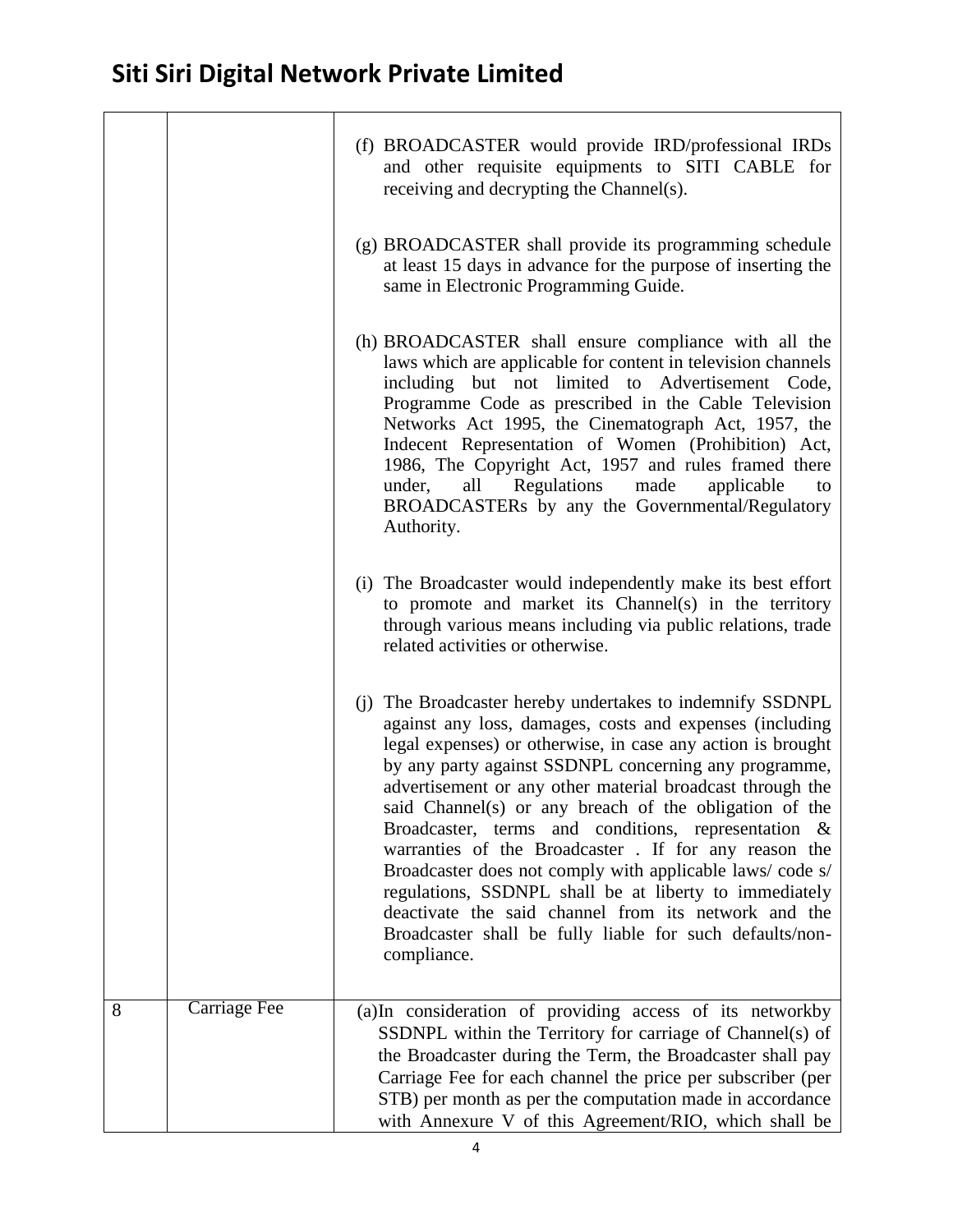|   |     | payable within fifteen days of receipt of the invoices for the<br>respective quarter (Due Date).                                                                                                                                                                                                                                                                                                                                                 |
|---|-----|--------------------------------------------------------------------------------------------------------------------------------------------------------------------------------------------------------------------------------------------------------------------------------------------------------------------------------------------------------------------------------------------------------------------------------------------------|
|   |     | (b) In addition, the Broadcaster shall be liable for the payment<br>of all applicable taxes, cesses, etc. including service tax, as<br>may be applicable on the Carriage Fee payable by the<br>Broadcaster to SSDNPL.                                                                                                                                                                                                                            |
|   | (c) | The payment of Carriage Fee shall be subject to deduction<br>of Income Tax at source (TDS) at applicable rates, for<br>which necessary TDS Certificates shall be issued by the<br>Broadcasters within thirty (30) days from the date of<br>deduction of the same by the Broadcaster from the Carriage<br>Fee.                                                                                                                                    |
|   | (d) | The payment of Carriage Fee shall be made by the<br>Broadcaster either by (i) Demand Draft in favour of "Siti<br>Siri Digital Network Pvt Ltd" payable at par or (ii) by<br>electronic wire transfer into SSDNPL's designated Bank<br>Account accompanied by documentary evidence certified<br>by the Broadcaster's bank that the payment has been<br>transferred to SSDNPL's account post TDS.                                                  |
|   | (e) | If the Broadcaster fails to pay the Carriage Fee to SSDNPL<br>on or before the due date(s), then without prejudice to any<br>action which may be taken by SSDNPL under the<br>applicable Statute/Regulations etc. for the time being in<br>force, the Broadcaster shall be liable for the payment of<br>interest $@18%$ per annum during the period of such delay<br>beyond the due date(s).                                                     |
|   | (f) | The Carriage fee shall be calculated as per the sub-<br>regulation of (1) of regulation 8 of the Regulation in<br>accordance with Schedule I read with Schedule VII set out<br>therein<br>and provided in<br>V<br>of<br>this<br>Annexure<br>RIO/Agreement.                                                                                                                                                                                       |
|   | (g) | As required under the Regulations, the conditions relating<br>to, including but not limited to Target Market, rate of<br>carriage fee per month, average active subscriber base of<br>SD STB and HD STB at the time of publication of this<br>RIO, Discounts, if any, offered on the rate of carriage fee,<br>manner of calculation of carriage fee payable to SSDNPL<br>and other necessary condition shall form part of this<br>RIO/Agreement. |
| 9 |     | Broadcaster represents, warrants, declares, undertakes<br>and                                                                                                                                                                                                                                                                                                                                                                                    |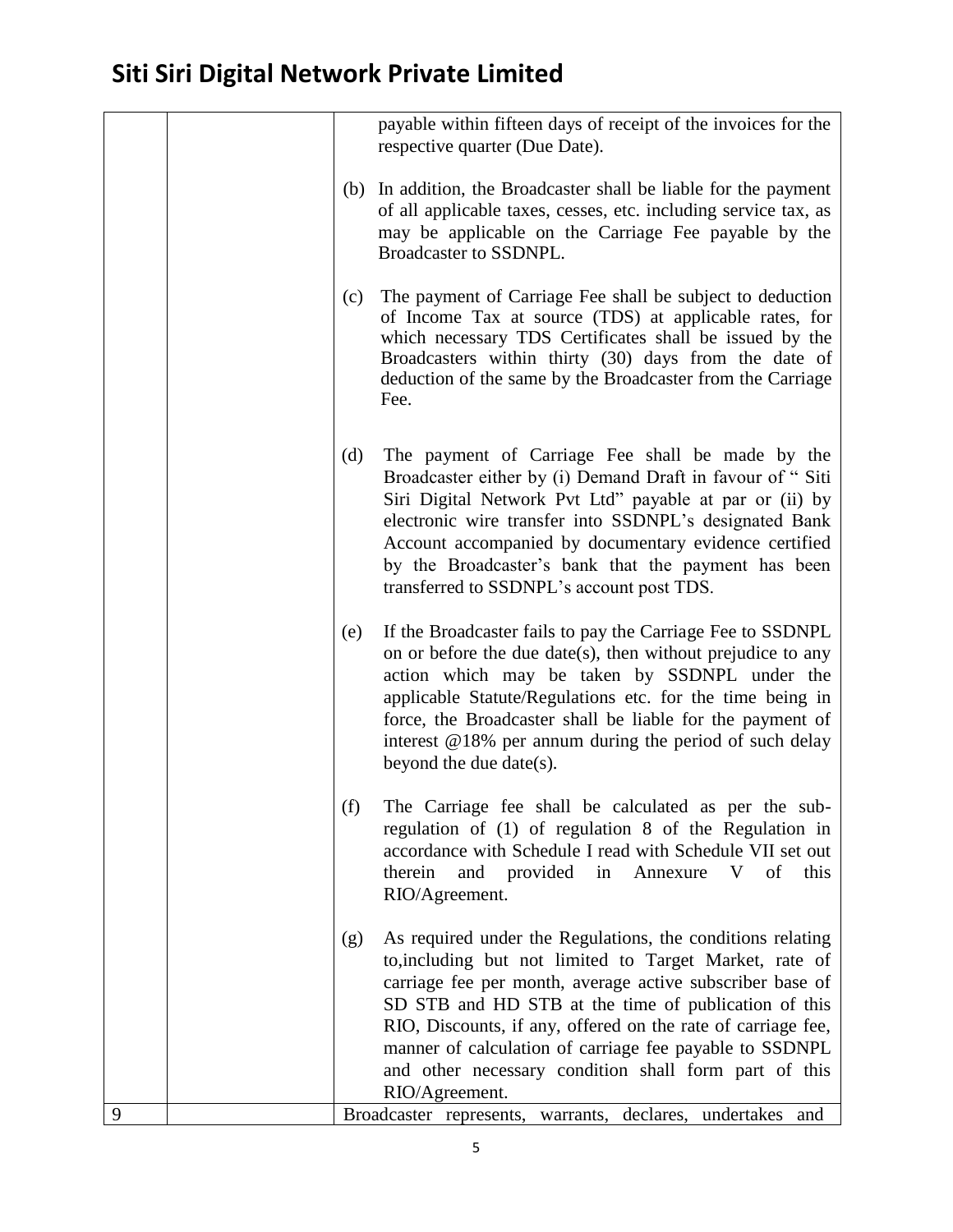| Representations<br>& Warranties |     | agrees that it:                                                                                                                                                                                                                                                                                                                                                                                                                                                                                                                                                                                                                                                                                                                                                                                                                                                                                                                                             |
|---------------------------------|-----|-------------------------------------------------------------------------------------------------------------------------------------------------------------------------------------------------------------------------------------------------------------------------------------------------------------------------------------------------------------------------------------------------------------------------------------------------------------------------------------------------------------------------------------------------------------------------------------------------------------------------------------------------------------------------------------------------------------------------------------------------------------------------------------------------------------------------------------------------------------------------------------------------------------------------------------------------------------|
|                                 | (a) | is the sole, absolute, exclusive and unencumbered legal<br>owner of the Channel(s) which it is exhibiting,<br>broadcasting and retransmitting through the network of<br>SSDNPL within the Territory.                                                                                                                                                                                                                                                                                                                                                                                                                                                                                                                                                                                                                                                                                                                                                        |
|                                 |     | (b) has valid and subsisting rights including copyrights<br>contained in the content that Broadcaster(s) shall<br>broadcast, exhibit and retransmit through the network of<br>SSDNPL from time to time.                                                                                                                                                                                                                                                                                                                                                                                                                                                                                                                                                                                                                                                                                                                                                     |
|                                 | (c) | the exercise of rights accruing though the Channel(s)<br>which Broadcaster is exhibiting and/or retransmitting<br>through the network of SSDNPL, shall not in any way<br>constitute any infringement of the intellectual property<br>rights, copyright, trademark, moral right or other<br>proprietary right or interest or any other rights of any third<br>party, nor shall it be defamatory, contempt or breach of<br>any provision of the statute, or hurt sentiments of any<br>religious groups or the declared policy of the State. In the<br>event of unforeseen circumstances, Broadcaster shall<br>immediately and promptly respond and do all that which<br>may be necessary to resolve the issue in addition to<br>indemnifying SSDNPL as to the same and hold SSDNPL<br>indemnified and harmless against all claims, damages,<br>costs and expenses including but not limited to attorney's<br>fees arising out of any breach of the foregoing. |
|                                 |     | (d) Broadcaster hereby undertakes that if, upon issuance of a public notice by the Broadcaster in respect of the Channel(s) which Broadcaster is exhibiting and/or<br>transmitting in the network of SSDNPL or otherwise, any<br>objections and/or claims are raised by any third party,<br>Broadcaster shall at its sole responsibility and liability, as<br>to costs and consequences, remove such objections and/or<br>defend such claims in addition to indemnifying SSDNPL<br>against any claims, loss, damage costs or expenses<br>including but not limited to attorney fees arising out of<br>such objection and/or claim.                                                                                                                                                                                                                                                                                                                          |
|                                 | (e) | Broadcaster has complete authority to deal with in relation<br>exhibition, transmission and broadcast of the<br>to<br>Channel(s) and there is no present or prospective claim,<br>proceeding or litigation in respect of the Channel(s) which<br>may in any manner impair, limit, inhibit, diminish or<br>infringe upon any or all of the rights of the content that<br>Broadcaster exhibits, transmits and broadcasts<br>and<br>distributes through SSDNPL's network.                                                                                                                                                                                                                                                                                                                                                                                                                                                                                      |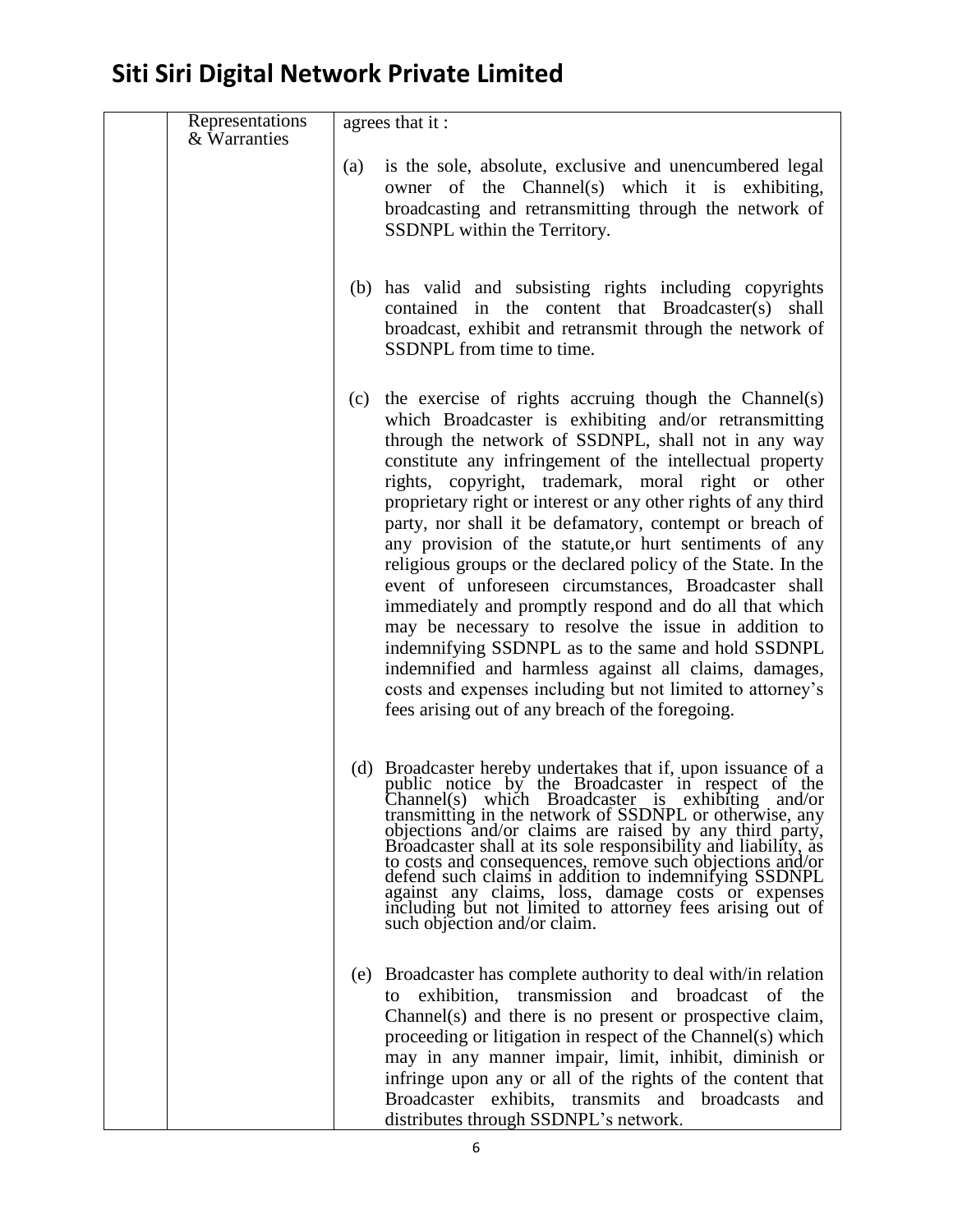|   |             | (f) | Without prejudice to Indemnity Clause as mentioned<br>herein, Broadcaster shall also indemnify SSDNPL in case<br>of any breach of these RIO/Agreement, for any loss, harm,<br>injury, damage that may/shall be caused to SSDNPL due to<br>any act, omission, commission by Broadcaster.                                                                                                                                                                                                                                                                                                                                                                                                                                                                                                                                                                         |
|---|-------------|-----|-----------------------------------------------------------------------------------------------------------------------------------------------------------------------------------------------------------------------------------------------------------------------------------------------------------------------------------------------------------------------------------------------------------------------------------------------------------------------------------------------------------------------------------------------------------------------------------------------------------------------------------------------------------------------------------------------------------------------------------------------------------------------------------------------------------------------------------------------------------------|
| 9 | Termination |     | (a) In the event of default in the payment of CarriageFee by the<br>Broadcaster by the due date, SSDNPL shall issue notice to<br>the Broadcaster requesting it to make payment of<br>outstanding Carriage Fee within a period of three (3) days<br>of such notice and in case Broadcaster fails to make<br>payment of outstanding Carriage Fee within such notice<br>period ,SSDNPL shall have right to forthwith terminate<br>this RIO/Agreement, which shall be without prejudice to<br>any other rights available to SSDNPL.<br>(b) In the event Broadcaster chooses not to broadcast its<br>Channel(s) and notifies SSDNPL of its intention by giving<br>two (2) months notice in advance.<br>(c) In the event SSDNPL chooses not to carry on its present<br>business activity pertaining to distribution of TV Channels<br>as Multi System Operator (MSO). |
|   |             | (d) | By either of the Parties hereto ("Non-Defaulting Party") in<br>the event of breach of any of the covenants or terms of this<br>Agreement by the other Party ("Defaulting Party")<br>provided that the Non- Defaulting Party shall give a notice<br>of three (3) weeks to the Defaulting Party intimating it<br>about the default(s) committed by it and the Defaulting<br>Party fails to cure such defaults/breach within such notice<br>period.                                                                                                                                                                                                                                                                                                                                                                                                                |
|   |             | e)  | By either of the Parties hereto, in the event force majeure<br>conditions subject to compliance of Clause 12 hereof.                                                                                                                                                                                                                                                                                                                                                                                                                                                                                                                                                                                                                                                                                                                                            |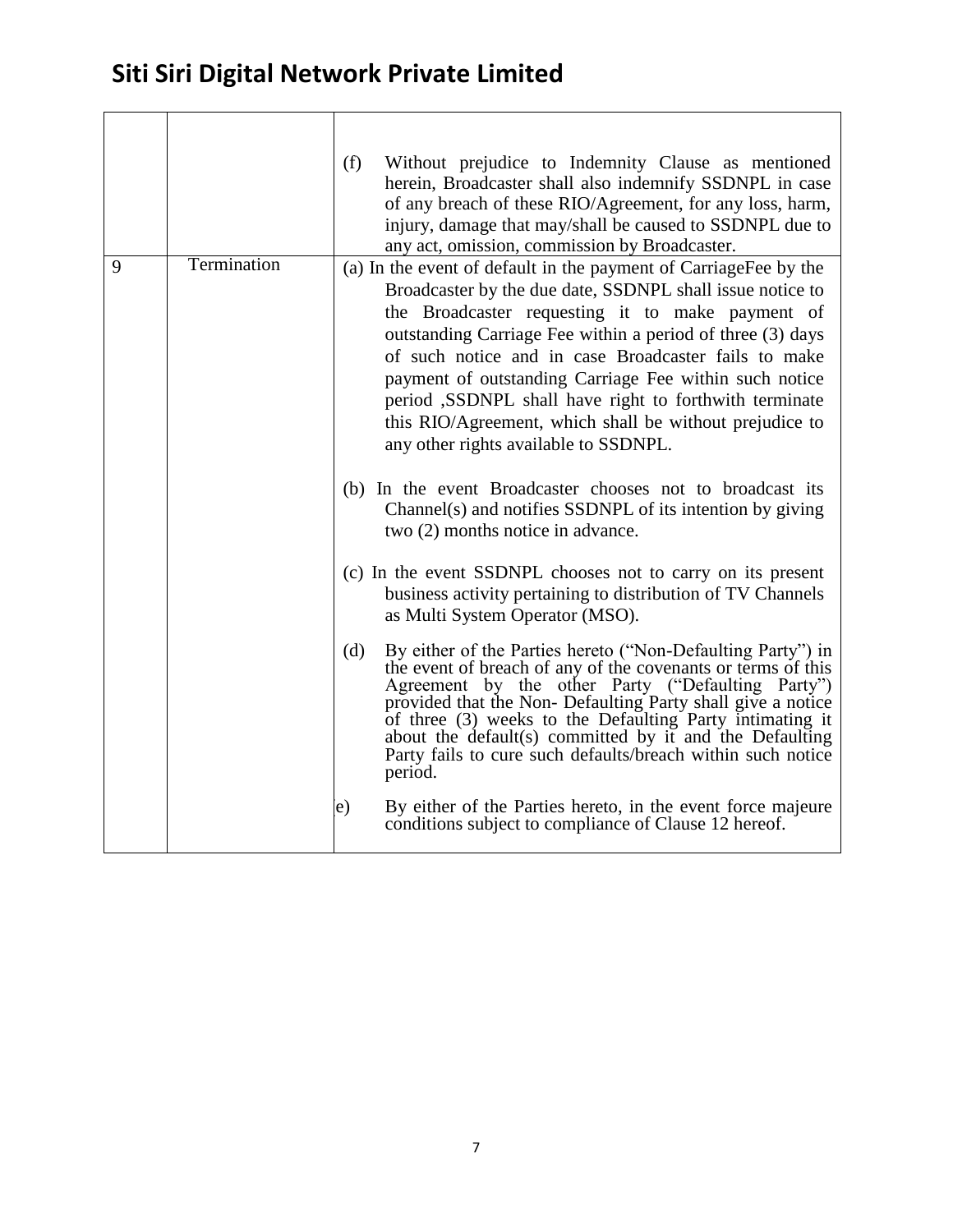| 10 | Consequences of<br>termination |                                                                                                                                                                                                                                                                                                                                                                                                                                                                                                                                                                                                                                                                                                                                                                                                                                                                                                                                                                                                                                                                                                                                                 |
|----|--------------------------------|-------------------------------------------------------------------------------------------------------------------------------------------------------------------------------------------------------------------------------------------------------------------------------------------------------------------------------------------------------------------------------------------------------------------------------------------------------------------------------------------------------------------------------------------------------------------------------------------------------------------------------------------------------------------------------------------------------------------------------------------------------------------------------------------------------------------------------------------------------------------------------------------------------------------------------------------------------------------------------------------------------------------------------------------------------------------------------------------------------------------------------------------------|
|    |                                | Upon the expiry or termination of this Agreement/RIO, except as<br>provided hereunder or by the operation of lawor otherwise,                                                                                                                                                                                                                                                                                                                                                                                                                                                                                                                                                                                                                                                                                                                                                                                                                                                                                                                                                                                                                   |
|    |                                | (a) all rights granted to and obligations undertaken by, the parties<br>hereunder shall terminate immediately except obligations of<br>Broadcaster to forthwith paythe Carriage Fee, including<br>interest if any thereon, which are due and payable by the<br>Broadcaster till the date of expiry or termination of this<br>Agreement.                                                                                                                                                                                                                                                                                                                                                                                                                                                                                                                                                                                                                                                                                                                                                                                                         |
|    |                                | (b) It is clarified herein that the termination of this Agreement<br>shall not relieve any Party of anyobligation or liability<br>accrued prior to the date oftermination and/or such clause<br>which by its verynature extends or applies to the Parties even<br>afterTermination                                                                                                                                                                                                                                                                                                                                                                                                                                                                                                                                                                                                                                                                                                                                                                                                                                                              |
| 11 | <b>Trade Marks</b>             | The Broadcaster hereby grants to SSDNPL a non-exclusive<br>license to use, the Trade Marks/Logos during the term of<br>this Agreement/RIO.                                                                                                                                                                                                                                                                                                                                                                                                                                                                                                                                                                                                                                                                                                                                                                                                                                                                                                                                                                                                      |
| 12 | <b>Force Majeure</b>           | Failure on the part of the either party to perform any of its<br>obligations and the non provision of the access of its network<br>by SSDNPL for carriage of Broadcaster's Channel(s), shall<br>not entitle the other party to raise any claim against the either<br>party or be a breach hereunder to the extent that such failure<br>arises from an event of force Majeure. Force Majeure will<br>include any war, civil commotion, governmental action,<br>accident, epidemic or any other event of any nature or kind<br>whatsoever beyond the control of the either Party. It is agreed<br>between the Parties that lack of funds shall not in any event<br>constitute or be considered an event of force Majeure. If the<br>condition of Force Majeure shall continue for a period<br>exceeding forty five (45) days, then the Parties shall meet to<br>decide upon the future performance of the Agreement. If the<br>Parties are unable to agree upon a plan for future performance<br>then the Agreement shall be terminated upon notice of either<br>party to the other, after the expiry of three (3) weeks from the<br>date notice. |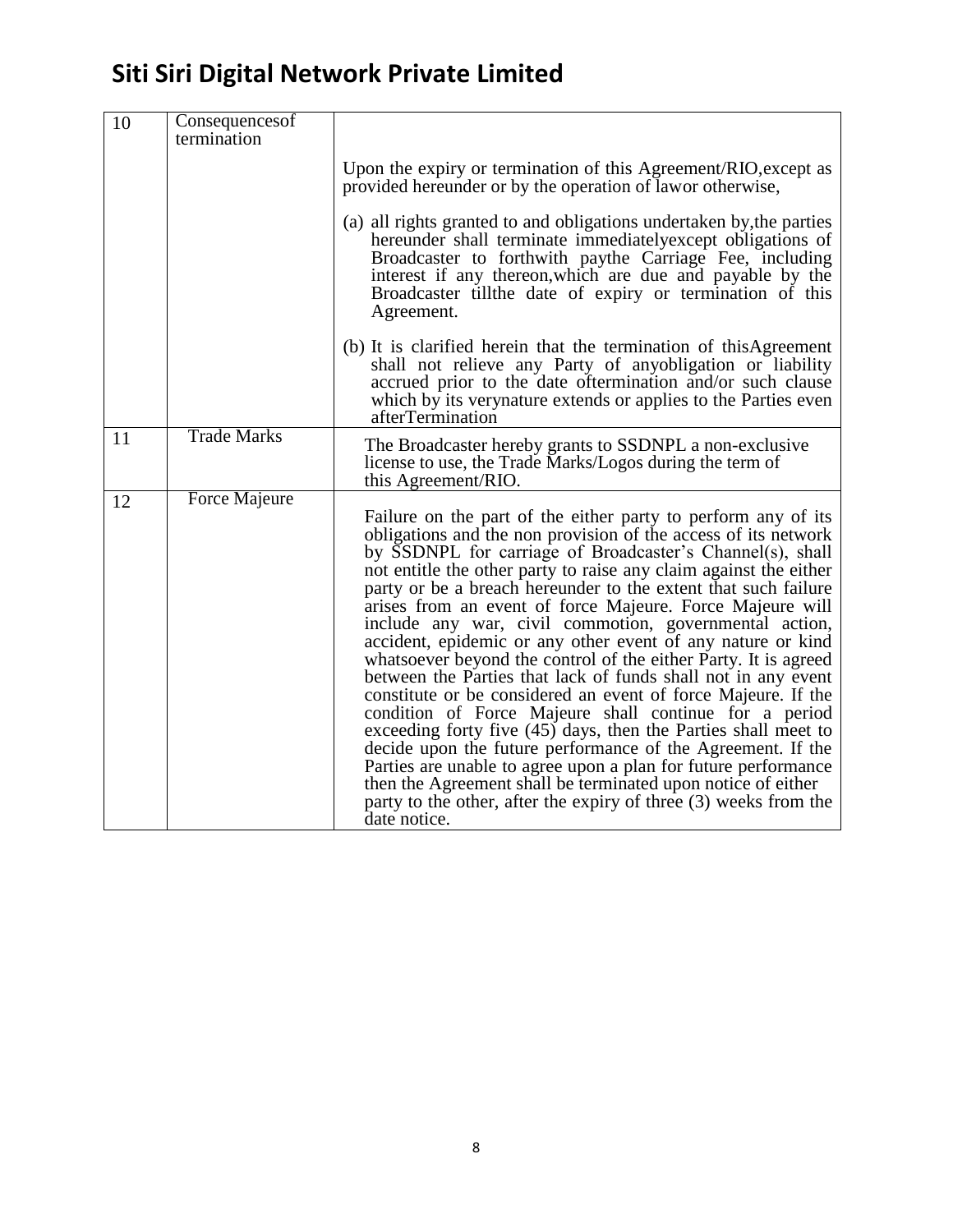| 13 | Applicable Law<br>and Jurisdiction | (a) This Agreement shall be exclusively governed by the laws of<br>India.<br>(b) It is clearly understood and agreed that the provisions of the                                                                                                                                                                                                                                                                                  |
|----|------------------------------------|----------------------------------------------------------------------------------------------------------------------------------------------------------------------------------------------------------------------------------------------------------------------------------------------------------------------------------------------------------------------------------------------------------------------------------|
|    |                                    | TRAI Act & Regulations made there under, from time to<br>time, and any regulation /policy laid down by Ministry of<br>Information and Broadcasting, India from time to time shall<br>becompletely applicable to the present Agreementand none<br>of the clauses contained herein shall beinterpreted in a<br>manner as may be in derogation of the said provisions and<br>Regulations                                            |
|    |                                    | The Parties acknowledge that TDSAT shall have exclusive<br>(c)<br>jurisdiction in respect of any dispute between the Parties<br>arising in connection with this Agreement (subject to any<br>appellate relief that may be sought in any court of<br>competent jurisdiction in Delhi). In the event any claims<br>fall outside the jurisdiction of TDSAT, they may be<br>referred to any court of competent jurisdiction in Delhi |
| 14 | <b>Miscellaneous:</b>              | This Agreement constitutes the entire arrangement/understanding<br>between the parties with respect to the subject matter hereof and                                                                                                                                                                                                                                                                                             |
|    |                                    | supersedes<br>all<br>prior<br>contemporaneous<br>and<br>agreements,<br>understanding, arrangement or communications<br>and<br>(this                                                                                                                                                                                                                                                                                              |
|    |                                    | Agreement) shall not be modified except with mutual consent of                                                                                                                                                                                                                                                                                                                                                                   |
|    |                                    | both the parties in writing. No waiver of any breach of any                                                                                                                                                                                                                                                                                                                                                                      |
|    |                                    | provision of this Agreement shall constitute a waiver of any                                                                                                                                                                                                                                                                                                                                                                     |
|    |                                    | prior, concurrent or subsequent breach of the same or any other                                                                                                                                                                                                                                                                                                                                                                  |
|    |                                    | provisions hereof, and no waiver shall be effective unless made<br>in writing and signed by the waiving party. Neither this                                                                                                                                                                                                                                                                                                      |
|    |                                    | Agreement, nor any terms and conditions contained herein, shall                                                                                                                                                                                                                                                                                                                                                                  |
|    |                                    | be construed as creating a partnership, joint venture, agency                                                                                                                                                                                                                                                                                                                                                                    |
|    |                                    | relationship or as granting a franchise. In case any provision of                                                                                                                                                                                                                                                                                                                                                                |
|    |                                    | becomes invalid or unenforceable shall be<br>this Agreement                                                                                                                                                                                                                                                                                                                                                                      |
|    |                                    | deemed to be ineffective to the extent of such invalidity or<br>unenforceability, without affecting in any way the validity,                                                                                                                                                                                                                                                                                                     |
|    |                                    | legality and enforceability of the remaining provisions hereof.                                                                                                                                                                                                                                                                                                                                                                  |
|    |                                    | Either party shall not assign this Agreement to any party without                                                                                                                                                                                                                                                                                                                                                                |
|    |                                    | the prior written consent of other Party. Both the parties shall                                                                                                                                                                                                                                                                                                                                                                 |
|    |                                    | keep the terms of this Agreement confidential. If any provision of                                                                                                                                                                                                                                                                                                                                                               |
|    |                                    | this Agreement becomes invalid or unenforceable, in whole or in<br>part, the validity of the remainder of this Agreement shall not be                                                                                                                                                                                                                                                                                            |
|    |                                    | affected thereby; and the Parties shall agree to a valid substitute                                                                                                                                                                                                                                                                                                                                                              |
|    |                                    | provision which corresponds in its economic effect as closely as                                                                                                                                                                                                                                                                                                                                                                 |
|    |                                    | legally possible to the invalid or unenforceable provision which it                                                                                                                                                                                                                                                                                                                                                              |
|    |                                    | replaces.                                                                                                                                                                                                                                                                                                                                                                                                                        |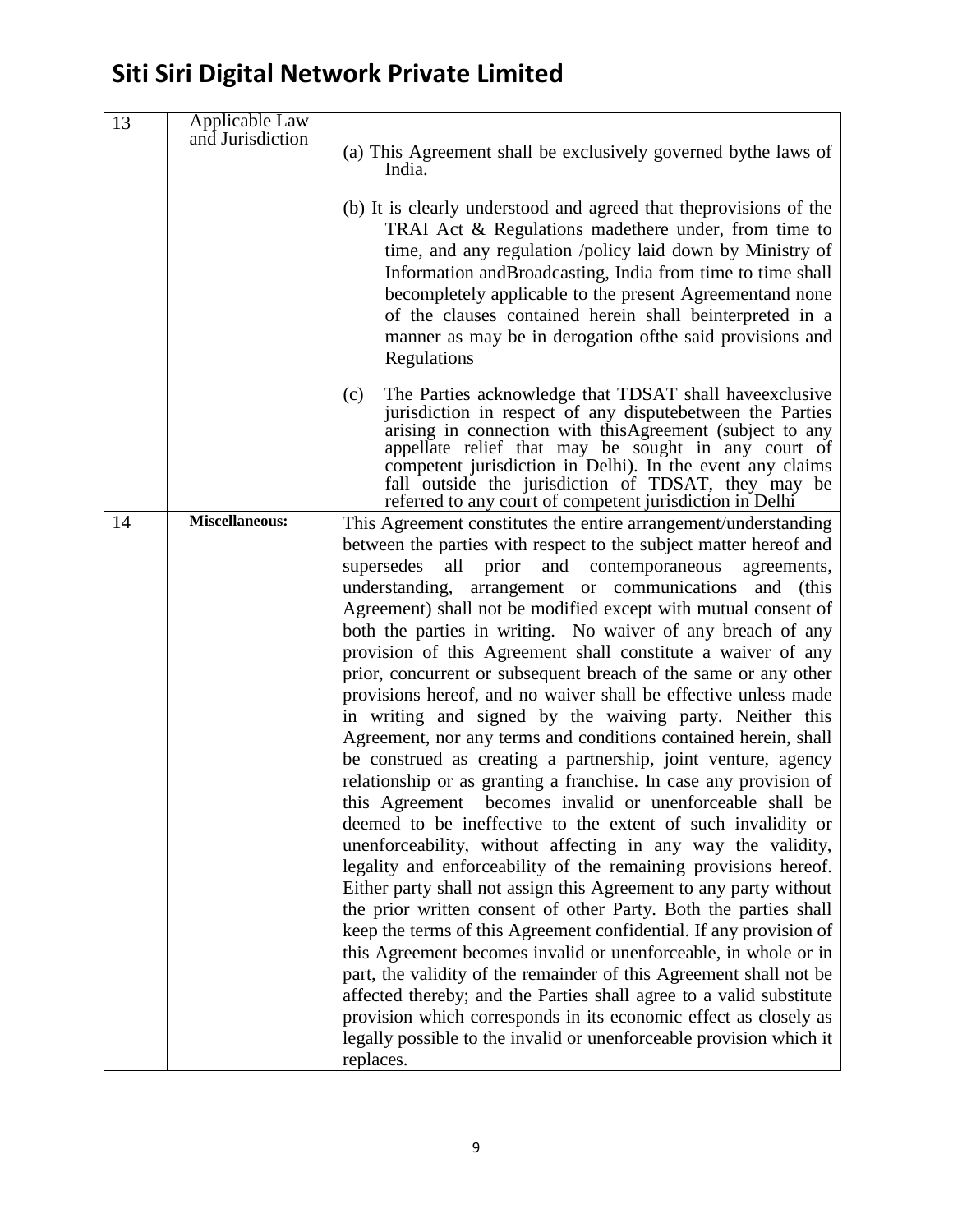#### **ANNEXURE - I**

#### **DEFINITIONS**

- (a) "**Addressable System**" means an electronic device (which includes hardware and its associated software) or more than one electronic device put in an integrated system through which signals of cable television network can be sent in encrypted form, which can be decoded by the device or devices, having an activated conditional access system at the premises of the subscriber within the limits of authorization made, through the Conditional Access System and the subscriber management system, on the explicit choice and request of such subscriber, by SSDNPL.
- (b) "A-la-carte rate" means the rate at which a standalone individual channel being offered to the Distributor of TV channels or to the subscriber, as the case may be;
- (c) "**Applicable Laws** " means laws enacted in the territory of India including the regulations, directions , notifications or orders, including amendment thereto, enacted or issued by any constitutional , legislative , judicial, quasit judicial or administrative authority including the Telecom Regulatory Authority of India (TRAI) and the Ministry of Information & Broadcasting of India (MIB)
- (d) **"Areas"** means such areas within DAS notified areas as mentioned in Annexure II of this RIO in respect of which arequest has been made by the Broadcaster for carriage of its channels through the Cable Television Network of SSDNPL and /or through its affiliated cable networks.
- (e) "**Average Active Subscriber Base** means the number of set top boxes arrived at by averaging the active set top boxes in the manner specified in Schedule VII of the Regulation.
- (f) **Broadcaster"** means a person or a group of persons, or body corporate, or any organization or body providing programming services and includes his or its authorized distribution agencies.
- (g) **"Channel(s)"** means the standard definition (SD) channel(s) or the high Definition (HD) channels of theBroadcaster duly registered and permitted by the Ministry of Information and Broadcasting under the Up linking and Down linking guidelines and in respect of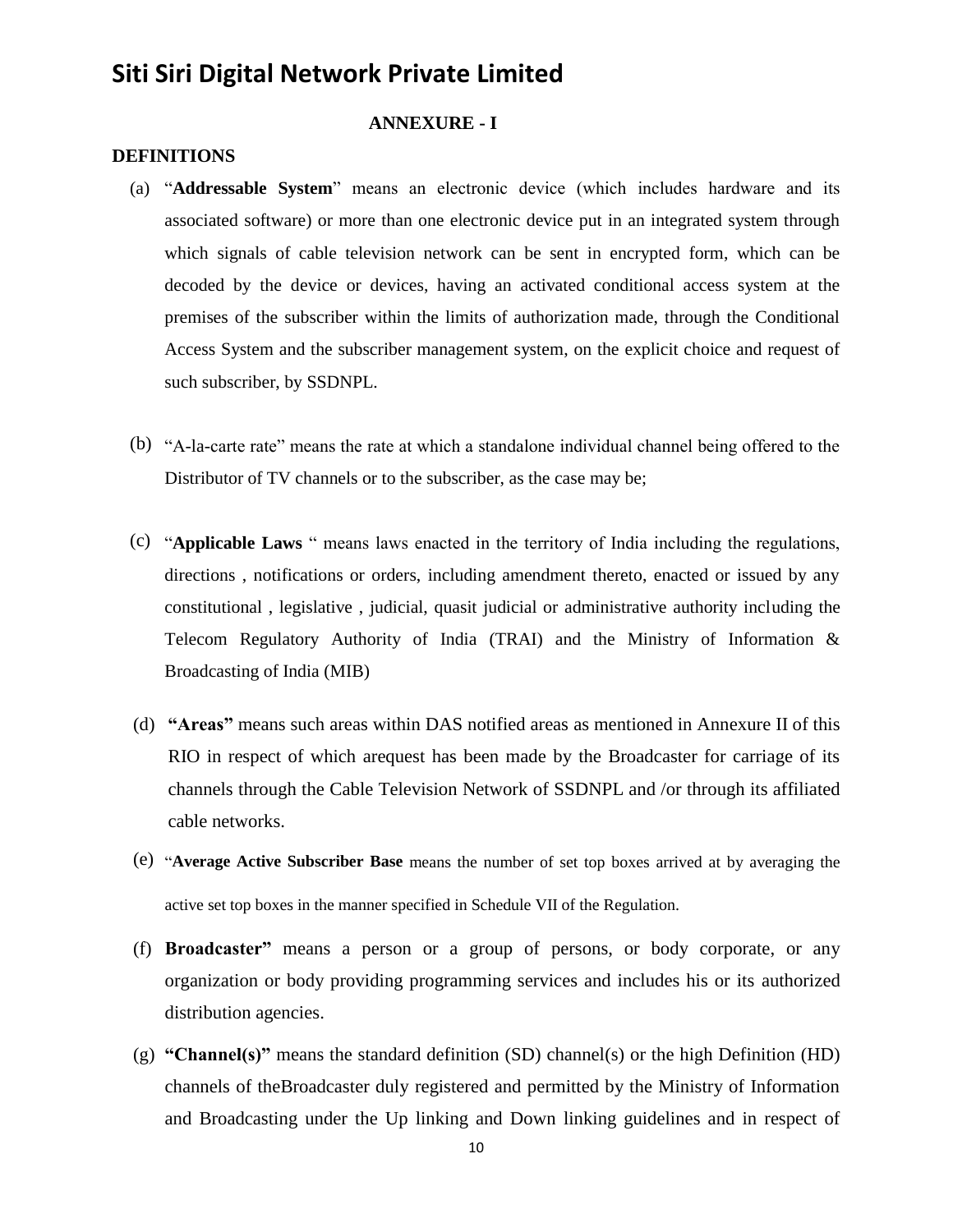which a request has been made by the Broadcaster for carriage of the same through the Cable Television Network of SSDNPL which are mentioned in Annexure III of this RIO.

- (h) "**DAS notified Areas"** means the areas where in terms of notifications issued by the Central Government under sub-section (1) of section 4A of the Cable Television Networks (Regulation) Act, 1995 (7 of 1995) as amended, it is obligatory for every cable operator to transmit or retransmit programs of any channel in an encrypted form through a digital Addressable System;
- (i) **"Intellectual Property Rights"** means all intellectual property rights ownedand licensed, to be owned and licensed by the Broadcaster and/or the Channel(s) owners including but not limited to any patent, copyright, trademark or any mark, any right in the nature of the aforementioned rights, trade secrets, rights of attribution, integrity and similarly afforded "moral rights," rights in unpatented know-how, inventions and technology, and any other intellectual or proprietary rights of any nature whatsoever in any part of the world,
- (j) **"Network**" means any system consisting of a set of closed transmission paths and associated signal generation, control and distribution equipment, designed to provide cable service for reception by multiple subscribers;
- (k) **"Notice"** means a written communication by one Party to the other Partyor Parties, as the case may be, issued pursuant hereunder that is properly addressed to the Notice Address of the other Party and hand delivered, delivered by courier or pre-paid registered postage.
- (l) **"RIO" or "Agreement" or "This Agreement"** means this ReferenceInterconnection Offer together with its Annexures as may be amended from time to time.
- (m) **"SPE" or "Subscriber Premises Equipment"** shall be deemed to includeSet Top Box (STB), Viewing Card and other tools and equipments/device(s) installed/to be installed at the Subscriber's Premises in order to receive and/or decode the Channel(s), purchased/procured by the Subscriber, which are compatible with technology employed by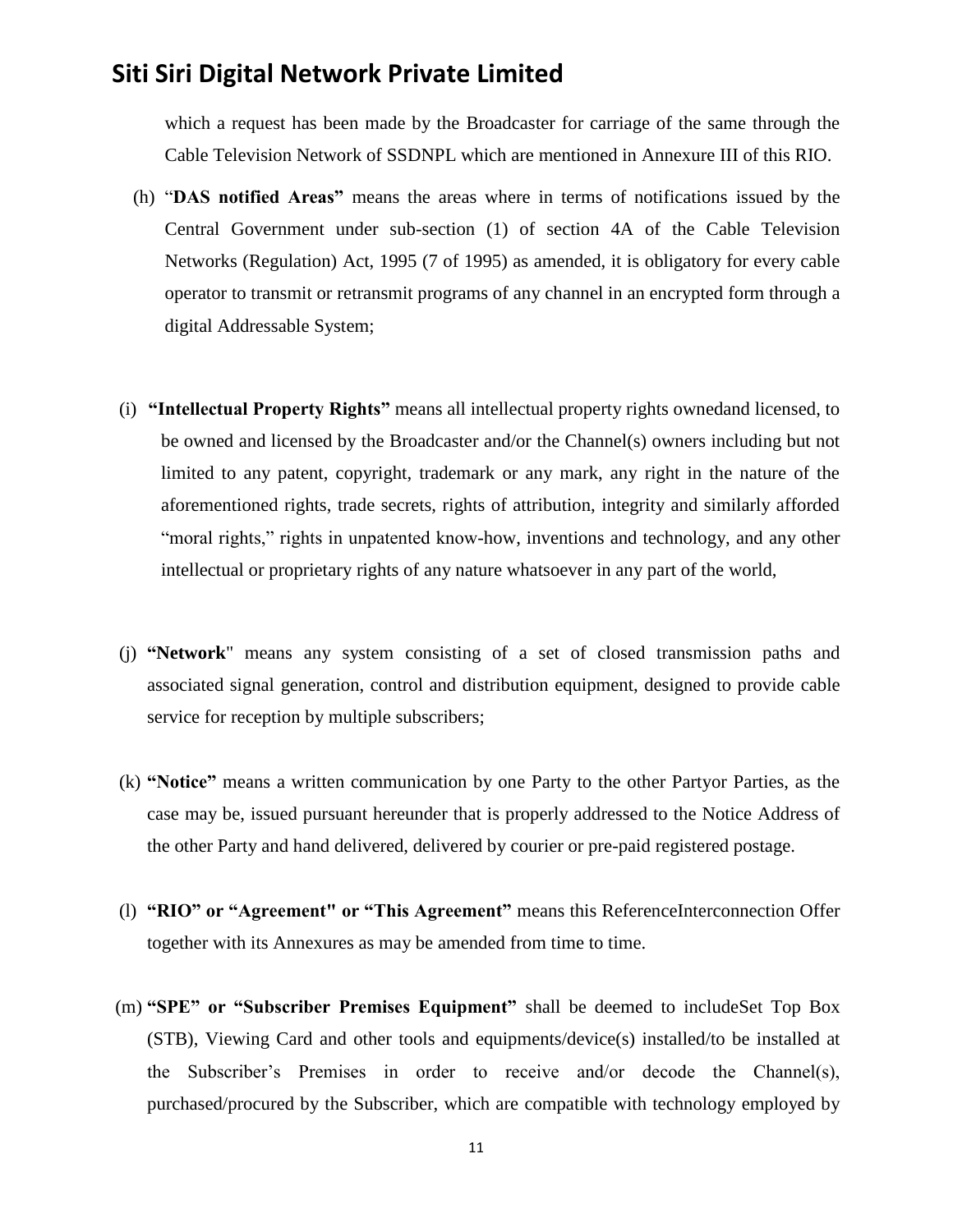SSDNPL for Cable Service in DAS notified areas. It is understood that each Set Top Box will be installed with one television set only.

- (m) **'Set Top Box" (STB)** means a device, which is connected to, or is part of a television and which allows a subscriber to receive in unencrypted and descrambled form subscribed channels through an addressable system.
- (n)**"Subscriber"** means any person (including individual or any other legal entity ) or entity including Hotels, restaurants,clubs, institutions etc. which has officially subscribed to the Cable TV Service in accordance the Subscription form duly filled by it and is contractually bound by the Subscriber Terms and Conditions ("T&C") and does not include any third party using/seeking to use the Service for further distribution, re-sale or commercial purpose.

For the purpose of calculation of carriage fee, subscriber means each STB in the Areas that receives signals of various channels from SSDNPL's Cable Television Network as per its Subscriber Management System (SMS).

**Note:** The words/terms not specifically defined herein above shall have thesame meaning as ascribed to them in The TRAI Act, Cable Television Networks Act, 1995 and Telecommunication (Broadcasting and Cable Services) Interconnection (Digital Addressable Cable Television Systems) Regulations, 2017 as amended form time to time.

#### **Annexure – II**

| Agreed areas          |  |
|-----------------------|--|
| <b>Target Markets</b> |  |

#### **Annexure III**

| Agreed channels |  |
|-----------------|--|
|                 |  |
|                 |  |
|                 |  |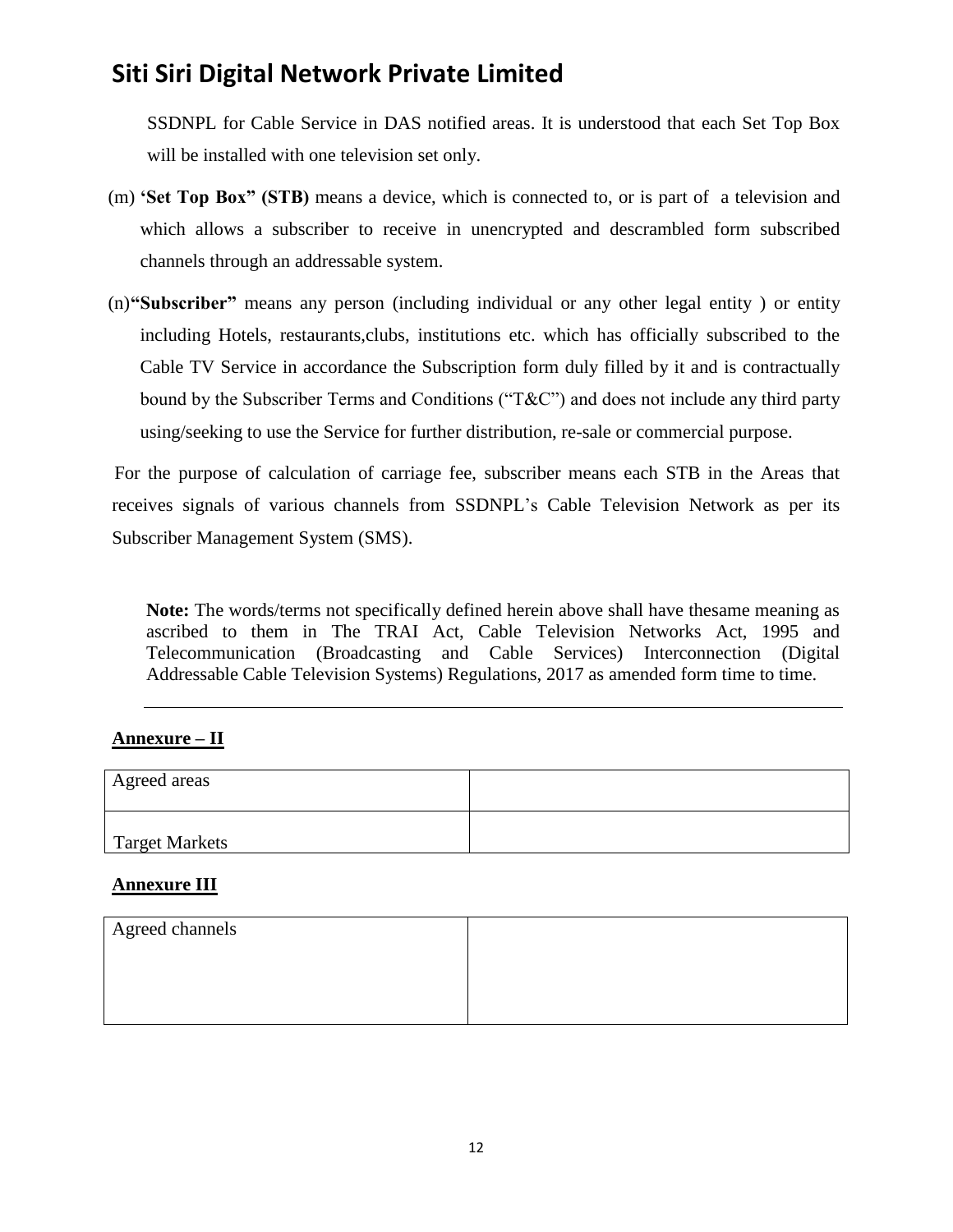### **Annexure – IV (Technical Parameters)**

| Description             | Details |
|-------------------------|---------|
|                         |         |
| <b>IRD/CAM/ PIRD</b>    |         |
| Output type             |         |
| Convertors, if any      |         |
| Down linking parameters |         |

#### **Annexure – V CARRIAGE FEE COMPUTATION for SD Channels**

| If<br>Average | Active   Carriage fee | SSDNPL offer Rate* | Carriage fee SD            |
|---------------|-----------------------|--------------------|----------------------------|
| Subs          | (in %)                | (in Rupee)         | in Rupee (Target Markets   |
| Base          |                       |                    | Active                     |
|               |                       |                    | Subscriber Base X Carriage |
|               |                       |                    | Rate)                      |
|               |                       |                    |                            |
| $< 5\%$       | 100%                  | 0.2                |                            |
| $5\% < 10\%$  | 75%                   | 0.2                |                            |
| $10\% < 15\%$ | 50%                   | 0.2                |                            |
| $15\% < 20\%$ | 25%                   | 0.2                |                            |
| $>=20%$       | 0%                    | 0.2                |                            |

### **CARRIAGE FEE COMPUTATION for HD Channels**

| If<br>Active  <br>Average | Carriage fee | <b>SSDNPL</b> offer Rate | Carriage fee SD            |
|---------------------------|--------------|--------------------------|----------------------------|
| Subs                      | (in %)       | $(in Runee)*$            | in Rupee (Target Markets   |
| Base                      |              |                          | Active                     |
|                           |              |                          | Subscriber Base X Carriage |
|                           |              |                          | Rate)                      |
|                           |              |                          |                            |
| $< 5\%$                   | 100%         | 0.4                      |                            |
| $5\% < 10\%$              | 75%          | 0.4                      |                            |
| $10\% < 15\%$             | 50%          | 0.4                      |                            |
| $15\% < 20\%$             | 25%          | 0.4                      |                            |
| $>=20%$                   | 0%           | 0.4                      |                            |

\*The above rates are subject to change as per notification of TRAI

Contact details of the designated person/s designated for receiving interconnect requests from broadcasters and grievance redressal thereof :

| Name           | : D.KRISHNA MOHAN RAO     |
|----------------|---------------------------|
| E-mail address | : kmdandamudi@hotmail.com |
| Contact No.    | : 9848189999              |